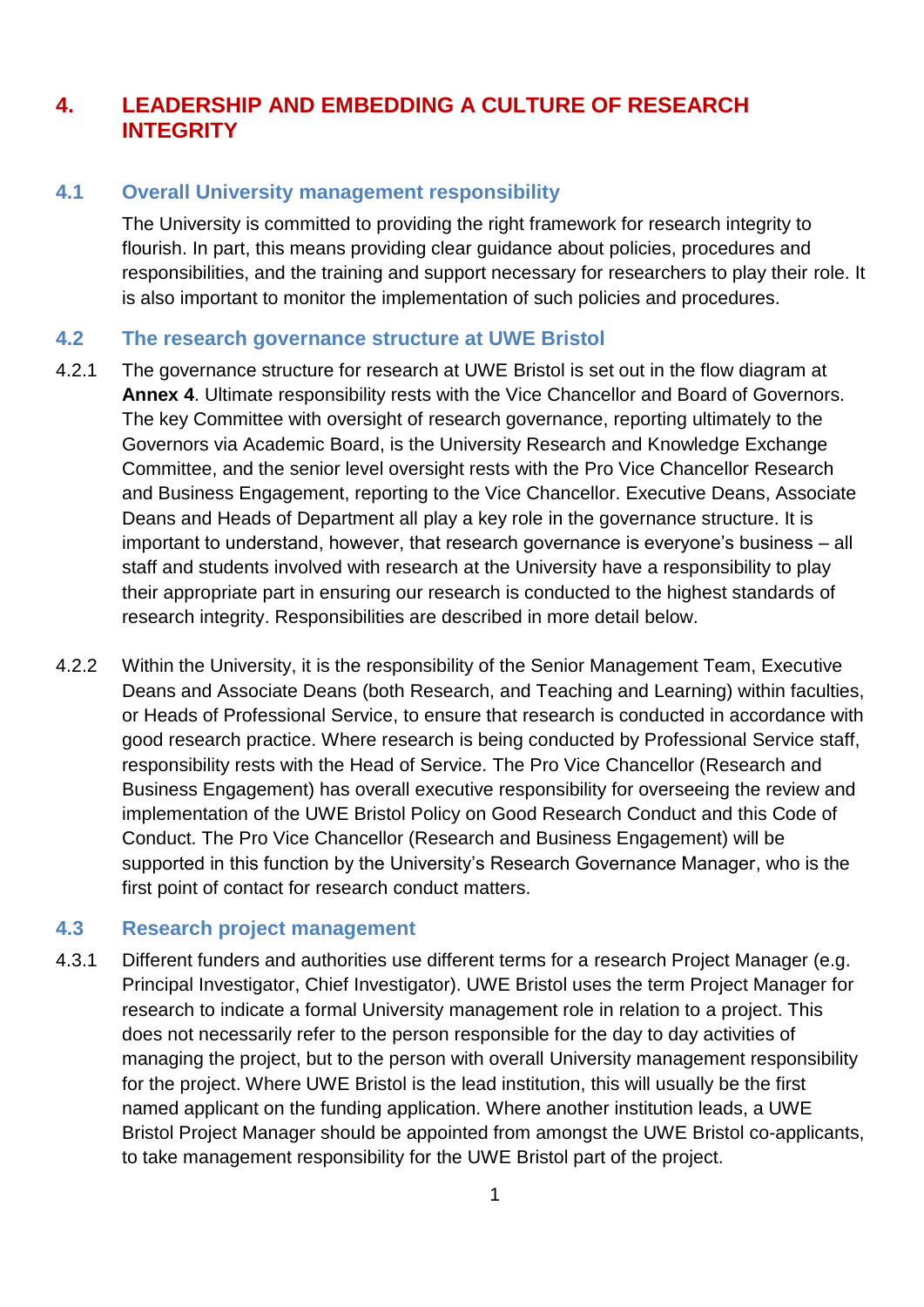- 4.3.2 All research projects must have a designated UWE Bristol Project Manager, including internally funded projects, and research undertaken as part of personal research and scholarship. For postgraduate research student projects this will be their Director of Studies. For students conducting research as part of taught courses this will be the student research Supervisor (see also section 5.3.3 on Supervision).
- 4.3.3 The Project Manager is the person designated as taking overall responsibility within the team of researchers for the design, conduct and reporting of the study and has responsibility for ensuring compliance with all aspects of the UWE Bristol *Code of Good Research Conduct*. This includes ensuring that:
	- the research is carried out in accordance with this Code (and related guidelines, regulations, procedures and Health and Safety Standards) and that all research project staff, including public research partners, are aware of the provisions of the Code and any research practice guidelines produced by relevant professional and other bodies. Where the provisions of this Code are in conflict with those of any partner organisation such as a collaborator or funder, agreed arrangements must be included in the contractual agreements between the parties concerned; <sup>1</sup>
	- the dignity, rights, welfare and safety of researchers and any research participants are safeguarded;
	- the project complies with all legal, contractual and ethical approval requirements;
	- the University's research project approval process is adhered to for externally funded research;
	- the research is carried out as defined in the original proposal to the funder (where applicable) and that any proposed changes to the protocol need to be approved by the appropriate funder, and the relevant research ethics committee where appropriate;
	- controlled trials, and where appropriate other health related research, are registered on an appropriate external register, and on the UWE Bristol register of clinical trials in accordance with the regulation of clinical trials;  $^2$

l

<sup>&</sup>lt;sup>1</sup> Advice and support will be available to the Project Manager from the Research Governance team and the Contracts team.

<sup>&</sup>lt;sup>2</sup> Whilst the requirement to register clinical trials is mandatory, in line with the WMA Declaration of Helsinki October 2013 [\(http://www.wma.net/en/30publications/10policies/b3/\)](http://www.wma.net/en/30publications/10policies/b3/), and National Research Ethics Service Guidance, it is also recommended for reasons of transparency that all other research into human health should also be registered in a publically accessible database.